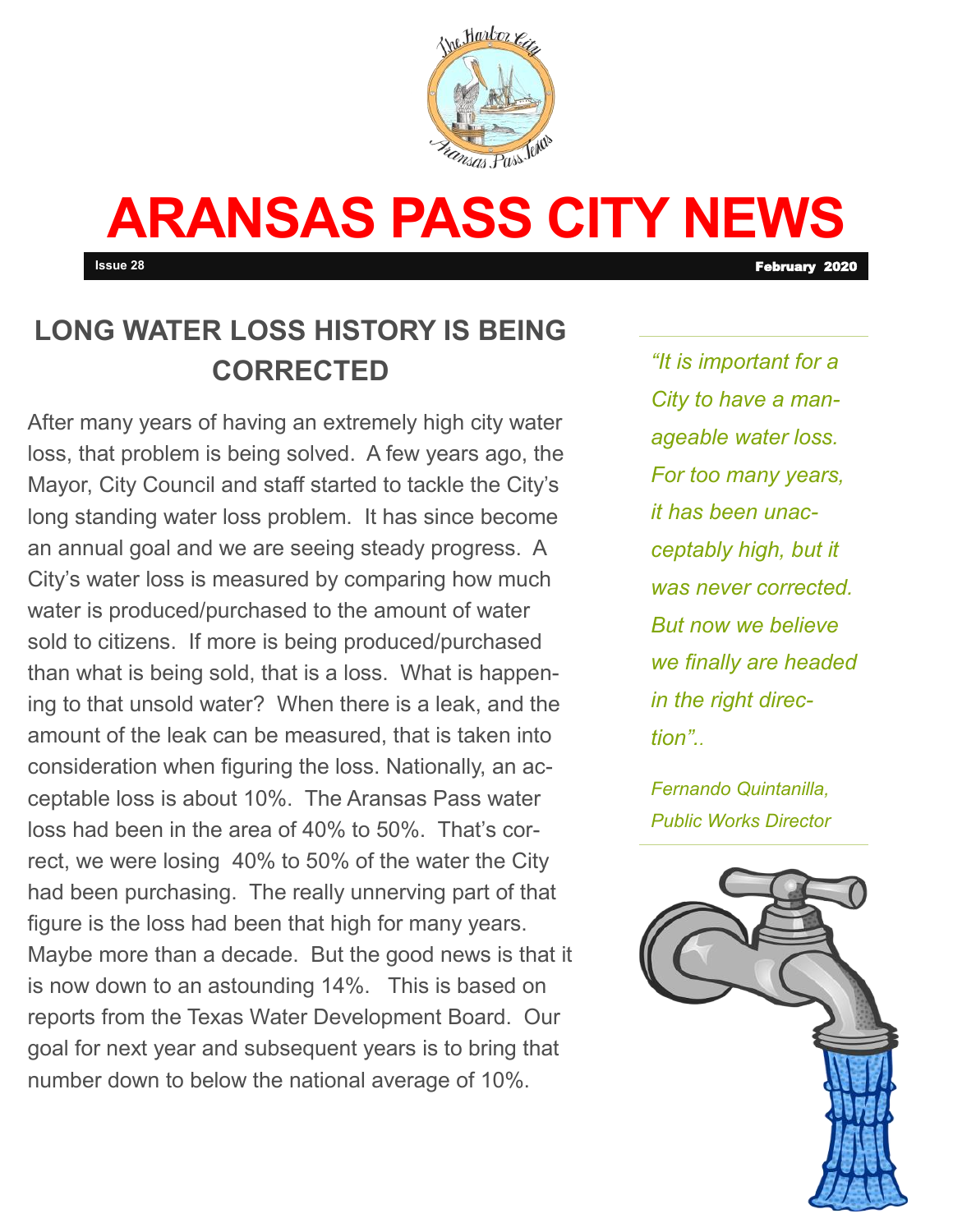

#### **EOC AND ROOF CONSTRUCTION AT CITY HALL UNDERWAY**

As can be seen in the above picture, the Aransas Pass City Council Chamber is undergoing significant changes. This room is where the bimonthly City Council meetings are held. Because of the generous support from the Rebuild Texas Fund, the City is able to convert the Council Chambers to a dual purpose room of an Emergency Operations Center (EOC), in addition to continuing service as the regular meeting location for the City Council. The project should be completed by May and will be able to withstand winds up to 175 MPH. At the same time the EOC work is taking place, contractors will be putting a new roof on City Hall. It was severely damaged during Hurricane Harvey. FEMA will pay for 90% of the roof work. That project also is scheduled to be completed by May.

#### COUNCIL MEETNGS TO TEMPORARILY RELOCATE

Because of the extensive construction work now underway at City Hall, City Council meetings will be held at the Civic Center. This arrangement will last for about 4 months.

## **NEW CITY STREET SWEEPER IS ON THE JOB**

The City's new street sweeper is arrived and is in operation. Aransas Pass has been without a street sweeper for many years because the previous vehicle was inoperable. Current staff members say the new sweeper will be correctly maintained so that will last for many years. A sweeper will assist with the City's clean-up efforts. Pictured below is the new sweeper with city staff members being trained by a company instructor on how to operate and maintain this equipment.

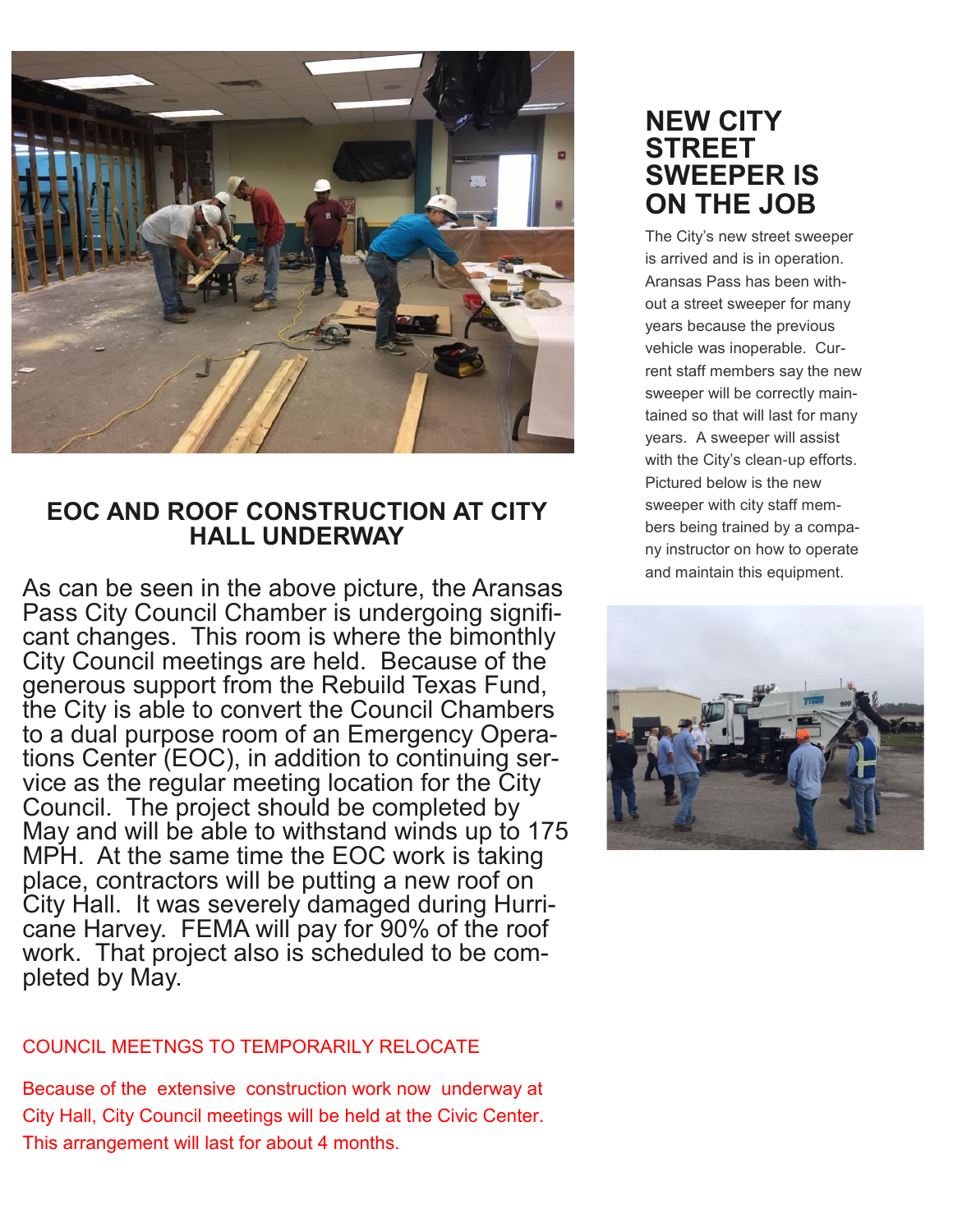"Chief Blanchard not only has a thorough understanding of customer service, but he is an excellent public servant when it comes to serving and protecting citizens during extraordinary events."

Gary Edwards—City **Manager** 

#### **MARSHALL LANE WILL BE SCHEDULED FOR IMPROVEMENTS**

 $\mathcal{L}_\text{max}$  and  $\mathcal{L}_\text{max}$  and  $\mathcal{L}_\text{max}$ 

Working in partnership with the County, the City of Aransas Pass Plans to Pave Marshall Lane during this calendar year. "In compliance with the Local Government Code, San Patricio County (Precinct 4) Road and Bridge Crew will work with the City to improve Marshall Lane", said County Commissioner Howard Gillespie. This is the road that leads to the new Movies Inc. Theater and other businesses.



**POLICE CHIEF BLANCHARD NAMED EMPLOYEE OF THE YEAR**

On January 24th, during the annual Aransas Pass Chamber of Commerce banquet, Police Chief Eric Blanchard was named employee of the year. The decision by City Manager Gary Edwards to bestow this honor on Chief Blanchard was based on two measurements: (1) How his department's day-to-day operation is conducted; and, (2) how he responds to extraordinary events. This is the second time Blanchard has received this award. The first time was several years prior to Hurricane Harvey, so this presentation was an acknowledgement of his excellent community service during the storm in addition to the recognition of a excellently run department. Please see photo above. Left to right: City Manager Gary Edwards and Police Chief Eric Blanchard.